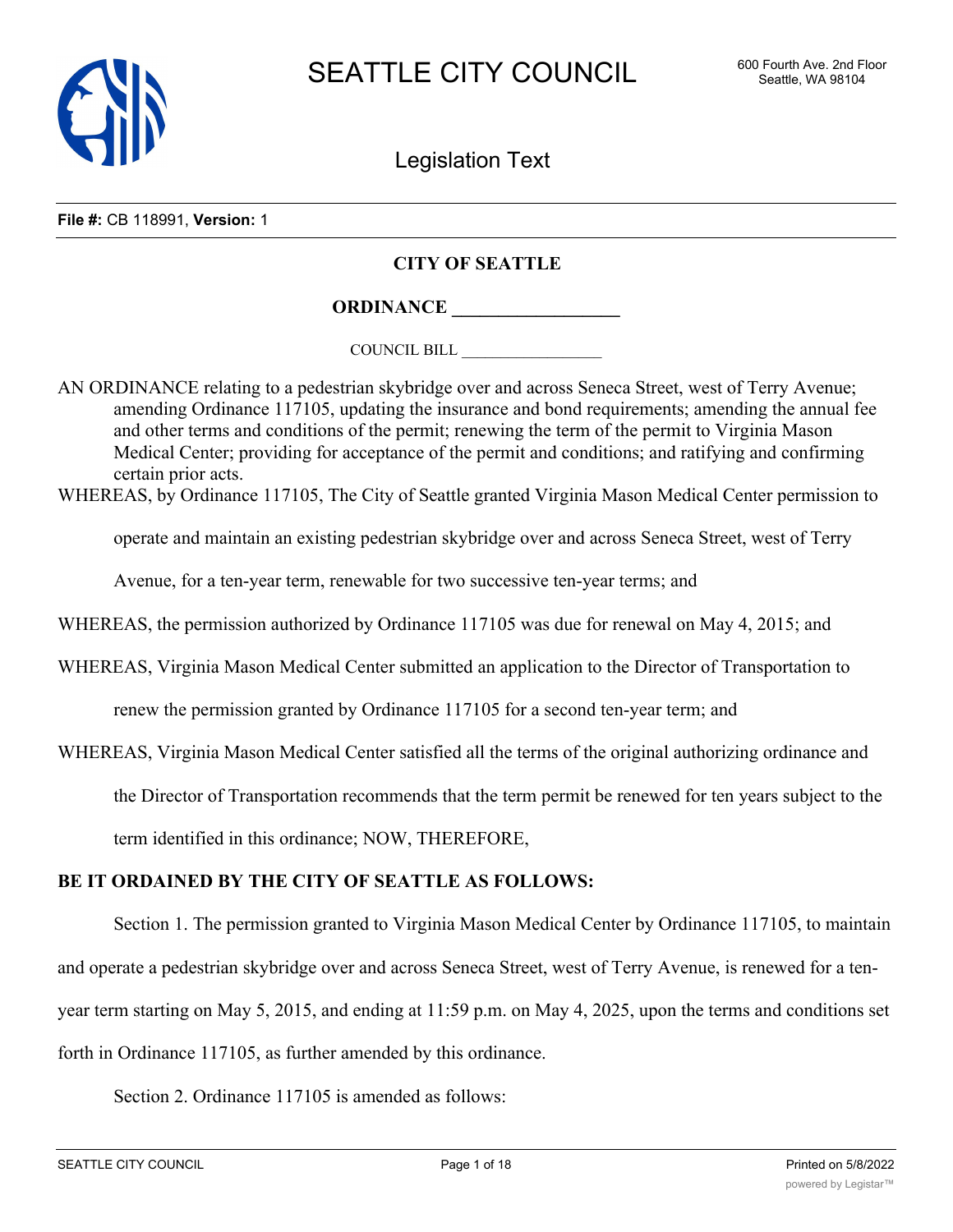Section 1. **Permission.** Subject to the terms and conditions of this ordinance, The City of Seattle ("City") grants permission ((is hereby granted)) (also referred to in this ordinance as a permit) to Virginia Mason Medical Center, and its successors and assigns as approved by the Director of the Seattle Department of Transportation ("Director") according to Section 12 of this ordinance (the party named above and each such approved successor and assign is referred to as "Permittee"), to maintain  $((\frac{1}{2} \times \frac{1}{2})$ )) and operate a pedestrian skybridge over and across Seneca Street, west of Terry Avenue, adjacent in whole or in part to the property legally described as:

# Lots 1-8, Block 110, parcel # 197800280 (KC Assessor description: "DENNYS A. A. BROADWAY ADD ENTIRE BLOCK")

((connecting the Main Hospital with the North Pavilion)) for the purpose of providing a pedestrian connection between the main hospital buildings and the Lindeman Pavilion. ((Said pedestrian skybridge is ten (10) feet wide, approximately eighteen (18) feet above the maximum grade of the street, and located approximately fifty (50) feet west of the centerline of Terry Avenue.))

Section 2. **Term.** The permission ((herein)) granted to ((the)) Permittee ( $\overrightarrow{t}$ ,  $\overrightarrow{t}$ 's successors and assigns shall be)) is for a renewal term of ten  $((10))$  years  $((, \text{commencing}))$  starting on May 4,  $((1995)$ )) 2015, and ((terminating)) ending at 11:59 p.m. on ((the last day of the tenth year;)) May 4, 2025. (( provided, however, that upon)) Upon written application  $((of))$  made by the Permittee at least  $((thirty)$ (30))) 180 days before the final expiration of the term, the ((City Council)) Director of Transportation ("Director") may ((, by resolution,)) renew the permit for ((two  $(2)$ )) one successive ((ten  $(10)$ )) ten-year  $((\text{terms},))$  term beyond the term authorized in this amended ordinance,  $((\text{provided further that the total})$ term of the permission as originally granted and thus extending shall not exceed thirty (30))) not to exceed 30 years total from the term authorized in Ordinance 117105, subject to the right of the City ((by each such resolution, to revise the fee provided for in Section 13 hereof, and by ordinance to then revise any of the terms and conditions contained herein)) to require the removal of the pedestrian skybridge or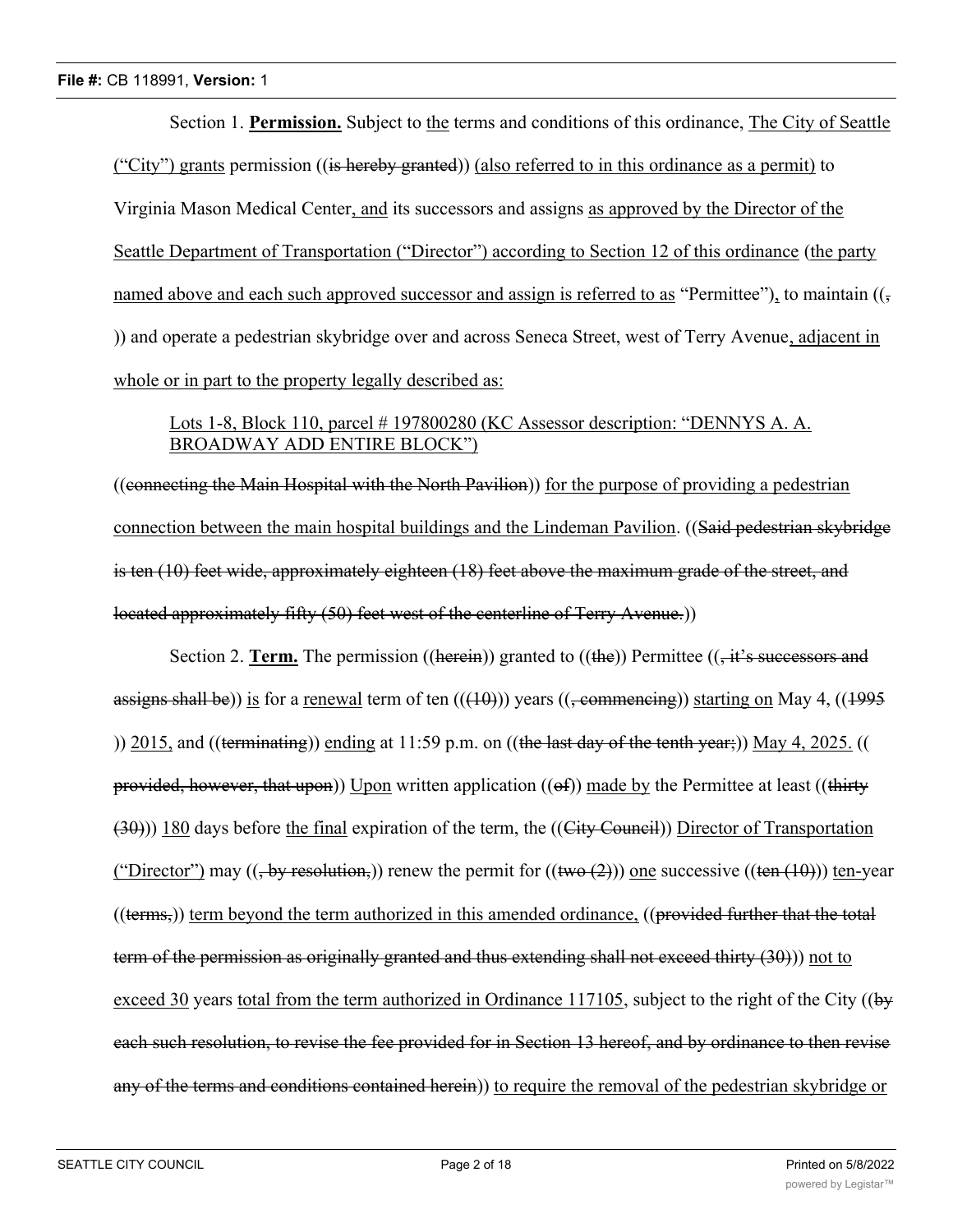to revise by ordinance any of the terms and conditions of the permission granted by this ordinance.

Section 3. **Removal for public use or for cause.** The ((permit)) permission granted ((hereby)) is subject to ((primary and secondary)) use of the street right-of-way or other public place (collectively, "public place") by the City and the public for travel, ((and utilities)) utility purposes, and other public uses or benefits. ((and)) The City ((of Seattle ("City"))) expressly reserves the right to deny renewal, or terminate the permission at any time prior to expiration of the initial term or any renewal term, and require the Permittee to remove the pedestrian skybridge, or any part thereof or installation on the public place, at the Permittee's sole cost and expense, in the event that:

(a) The City Council determines  $($ ,  $)$ ) by ordinance  $($ ,  $)$ ) that the space occupied by the pedestrian skybridge is necessary for any ((primary or secondary)) public use or benefit or that the pedestrian skybridge interferes with any ((primary or secondary)) public use or benefit; or

(b) The Director  $((\text{of Engineering or official of the City ("Director")))$  determines that use of the pedestrian skybridge has been abandoned; or

(c) The Director determines that any term or condition of this ordinance has been violated, and the violation has not been corrected by the Permittee by the compliance date after a written request by the City to correct the violation (unless a notice to correct is not required due to an immediate threat to the health or safety of the public).

A City Council determination that the space is ((necessary for a primary or secondary)) needed for, or the pedestrian skybridge interferes with, a public use or benefit ((shall be)) is conclusive and final without any right of the Permittee to resort to the courts to adjudicate the matter.

Section 4A. **Permittee's obligation to remove and restore.** ((In the event that the permit)) If the permission granted is not renewed  $(1)$ ) at the expiration of a term, or if the permission ((hereby granted extends to its termination in thirty (30) years)) expires without an application for a new permission being granted, or if the City ((orders removal of the pedestrian skybridge pursuant to the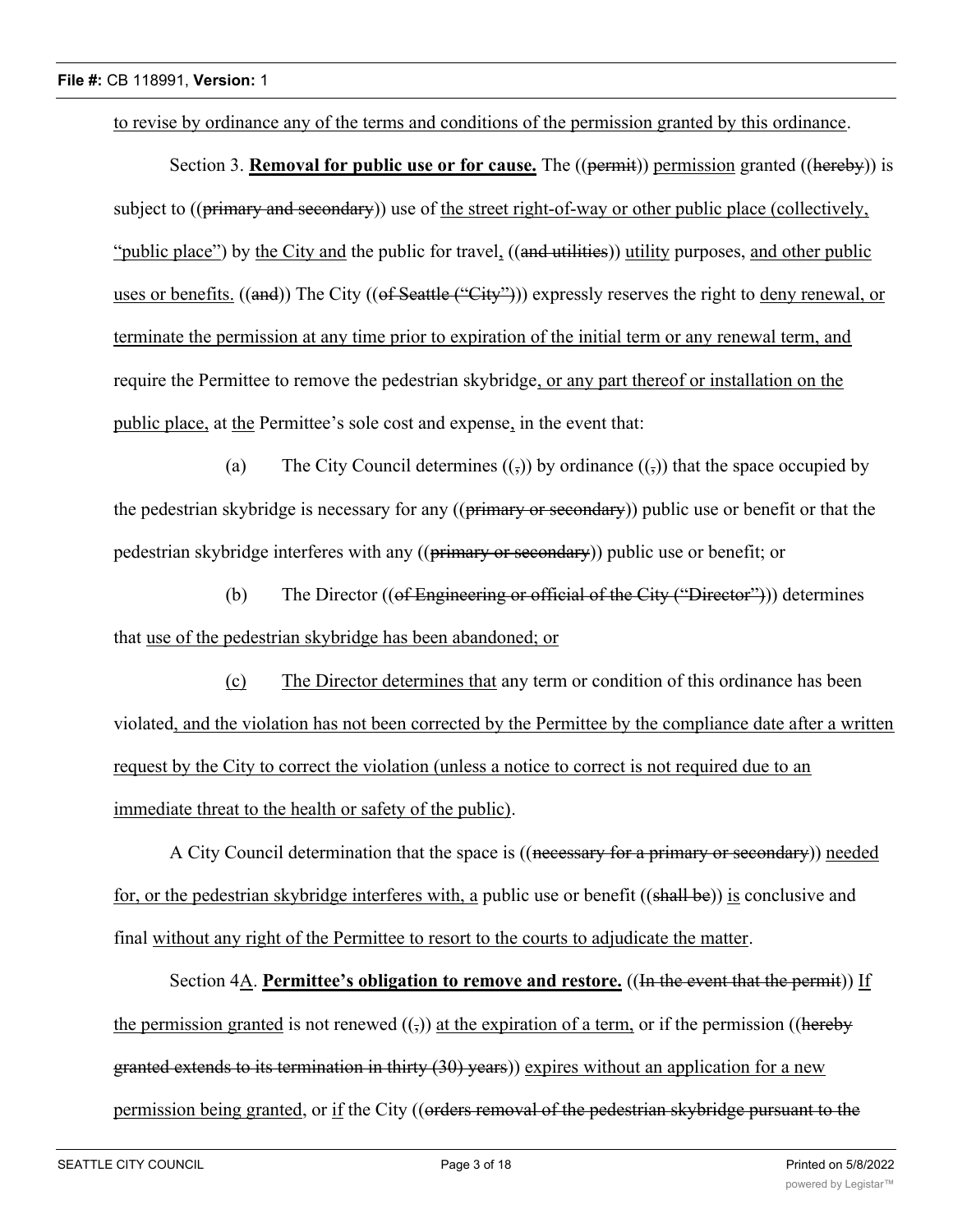terms or this ordinance)) terminates the permission, then within ((ninety (90))) 90 days after ((such)) the expiration  $((\cdot))$  or termination ((or order of removal)) of the permission, or prior to ((the)) any earlier date stated in an (("Order to Remove", as the case may be)) ordinance or order requiring removal of the pedestrian skybridge, the Permittee shall, at its own expense, remove the pedestrian skybridge and all of the Permittee's equipment and property from the public place and ((shall place)) replace and restore all portions of the ((street)) public place that may have been disturbed for any part of the ((structure,)) pedestrian skybridge in as good condition for public use as ((they were)) existed prior to construction of the pedestrian skybridge, and in at least as good condition in all respects as the abutting portions (( thereof)) of the public place as required by Seattle Department of Transportation (SDOT) right-of-way restoration standards. ((Whereupon, the Director shall issue a certificate discharging the Permittee from responsibility under this ordinance for occurrences after the date of such discharge.))

Failure to remove the pedestrian skybridge as required by this section is a violation of Chapter 15.90 of the Seattle Municipal Code (SMC) or successor provision; however, applicability of Chapter 15.90 does not eliminate any remedies available to the City under this ordinance or any other authority. If the Permittee does not timely fulfill its obligations under this section, the City may in its sole discretion remove the pedestrian skybridge and restore the public place at the Permittee's expense, and collect such expense in any manner provided by law.

Upon the Permittee's completion of removal and restoration in accordance with this section, or upon the City's completion of the removal and restoration and the Permittee's payment to the City for the City's removal and restoration costs, the Director shall then issue a certification that the Permittee has fulfilled its removal and restoration obligations under this ordinance. Upon prior notice to the Permittee and entry of written findings that it is in the public interest, the Director may, in the Director's sole discretion, conditionally or absolutely excuse the Permittee from compliance with all or any of the Permittee's obligations under this section.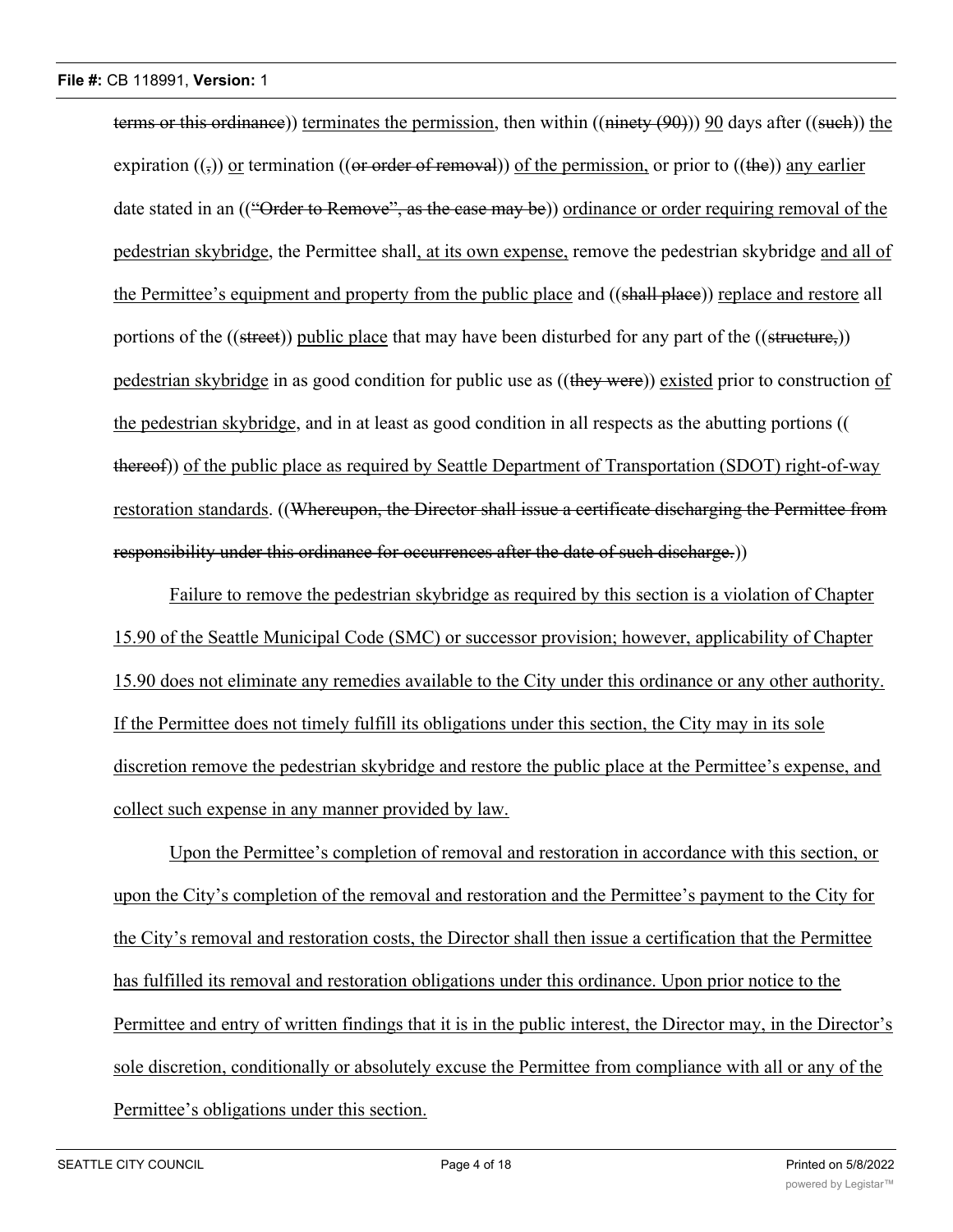Section 4B. **Protection of utilities.** The permission granted is subject to the Permittee bearing the expense of any protection, support, or relocation of existing utilities deemed necessary by the owners of the utilities, and the Permittee being responsible for any damage to the utilities due to the construction, repair, reconstruction, maintenance, operation, or removal of the pedestrian skybridge and for any consequential damages that may result from any damage to utilities or interruption in service caused by any of the foregoing.

Section 5. **Repair or reconstruction.** The pedestrian skybridge shall remain the exclusive responsibility of the Permittee and the Permittee shall maintain the pedestrian skybridge in good and safe condition for the protection of the public. The Permittee shall not ((commence reconstruction, relocation, readjustment)) reconstruct or repair any portion of the pedestrian skybridge except ((under the supervision of, and)) in strict accordance with plans and specifications approved by  $((\tau))$  the Director. The Director ((in his/her)) may, in the Director's judgment, order ((such reconstruction, relocation, readjustment, or repair of)) any portion of the pedestrian skybridge reconstructed or repaired at the Permittee's  $((\omega w_n))$  cost and expense because of: the deterioration or unsafe condition of any portion of the pedestrian skybridge;  $((, grade \)$ grade separations, or)) the installation, construction, reconstruction, maintenance, operation, or repair of any ((and all)) municipally owned public utilities;  $((\frac{1}{2})$ )) or for any other cause.

Section 6. **Failure to correct unsafe condition.** After written notice to the Permittee and failure of the Permittee to correct an unsafe condition within the time stated in the notice, the Director may order the pedestrian skybridge be closed or removed at the Permittee's expense if the Director deems that  $((ii))$  the pedestrian skybridge has become unsafe or creates a risk of injury to the public. ((In a situation in which)) If there is an immediate threat to the health or safety of the public, a notice to correct is not required.

Section 7. **Continuing obligations.** Notwithstanding termination or expiration of the permission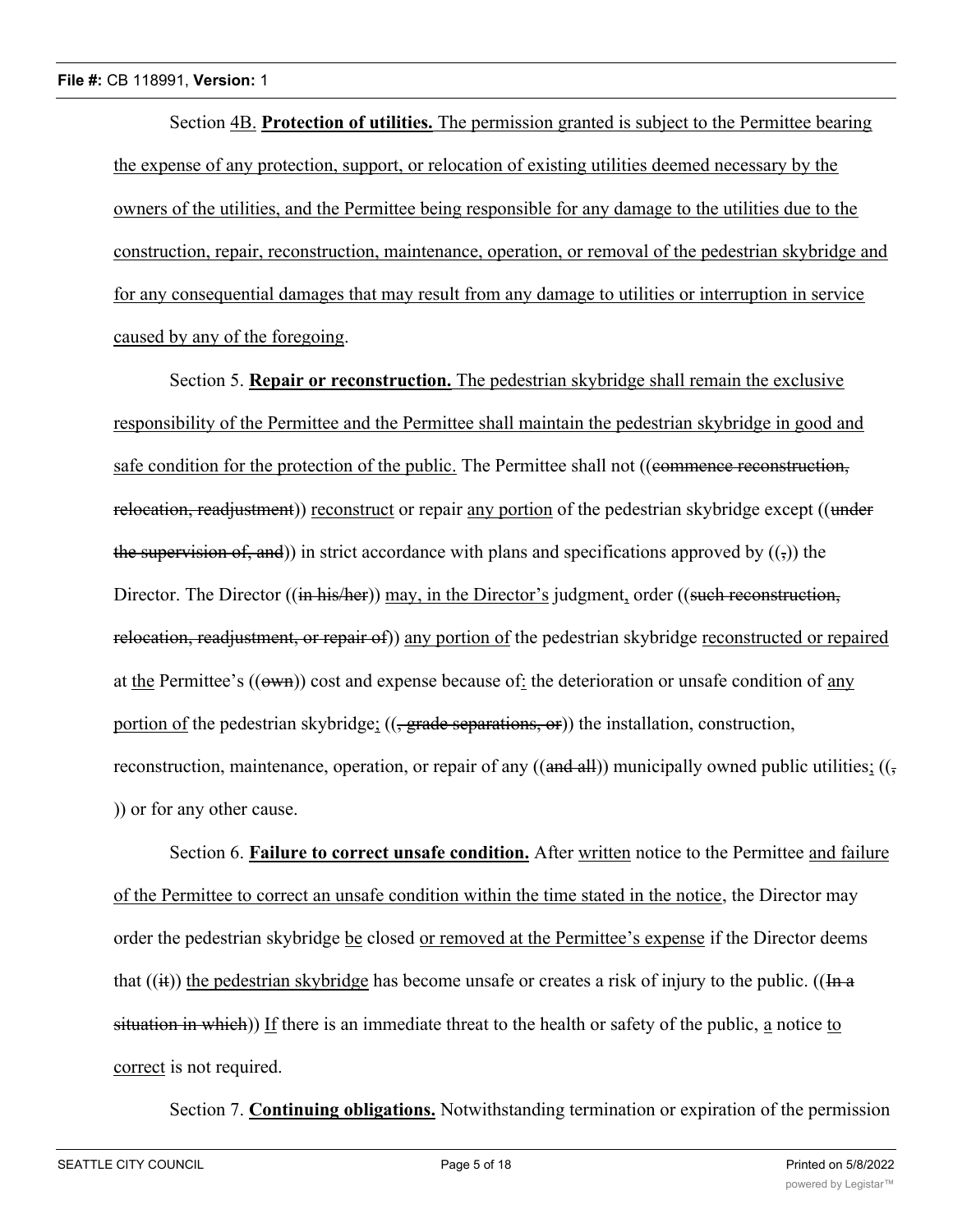granted, or closure or removal of the pedestrian skybridge, the Permittee shall remain bound by all of its obligations under this ordinance until  $((\div(a)$  the pedestrian skybridge and all its equipment and property are removed from the street; (b) the area is cleaned and restored in a manner and to a condition satisfactory to the Director; and  $(e)$ ) the Director ((certifies)) has issued a certification that the Permittee has ((discharged its obligation herein)) fulfilled its removal and restoration obligations under Section 4 of this ordinance. ((Provided, that upon prior notice to the Permittee and entry of written findings that such is in the public interest, the Director may, in his/her sole discretion, excuse the Permittee, conditionally or absolutely, from compliance with all or any of the Permittee's obligation to remove the pedestrian skybridge and its property and restore the disturbed areas.)) Notwithstanding the issuance of that certification, the Permittee shall continue to be bound by the obligations in Section 8 of this ordinance and shall remain liable for any unpaid fees assessed under Section 13 of this ordinance.

Section 8. **Release, hold harmless, indemnification, and duty to defend.** ((The pedestrian skybridge shall remain the exclusive responsibility of the Permittee.)) The Permittee, by ((the acceptance)) accepting the terms of this ordinance, ((and the permission hereby granted, does release)) releases the City, its officials, officers, employees, and agents from any and all claims, actions, suits, liability, loss, costs, expense, attorneys' fees, or damages of every kind and description ((resulting from damage or loss to its own property) arising out of or by reason of the pedestrian skybridge or this ordinance, including but not limited to claims resulting from injury, damage, or loss to the Permittee or the Permittee's property. ((and does covenant and agree for itself, its successors or assigns, with The City of Seattle to at all times protect and save harmless The City of Seattle from all claims, actions, suits, liability, loss, costs, expense, or damages of every kind and description (excepting only such damages that may result from the sole negligence of the City), which may accrue to, or be suffered by, any person or persons and/or property or properties, including without limitation, damage or injury to the Permittee, its officers, agents, employees, contractors, invitees, tenants and tenants' invitees,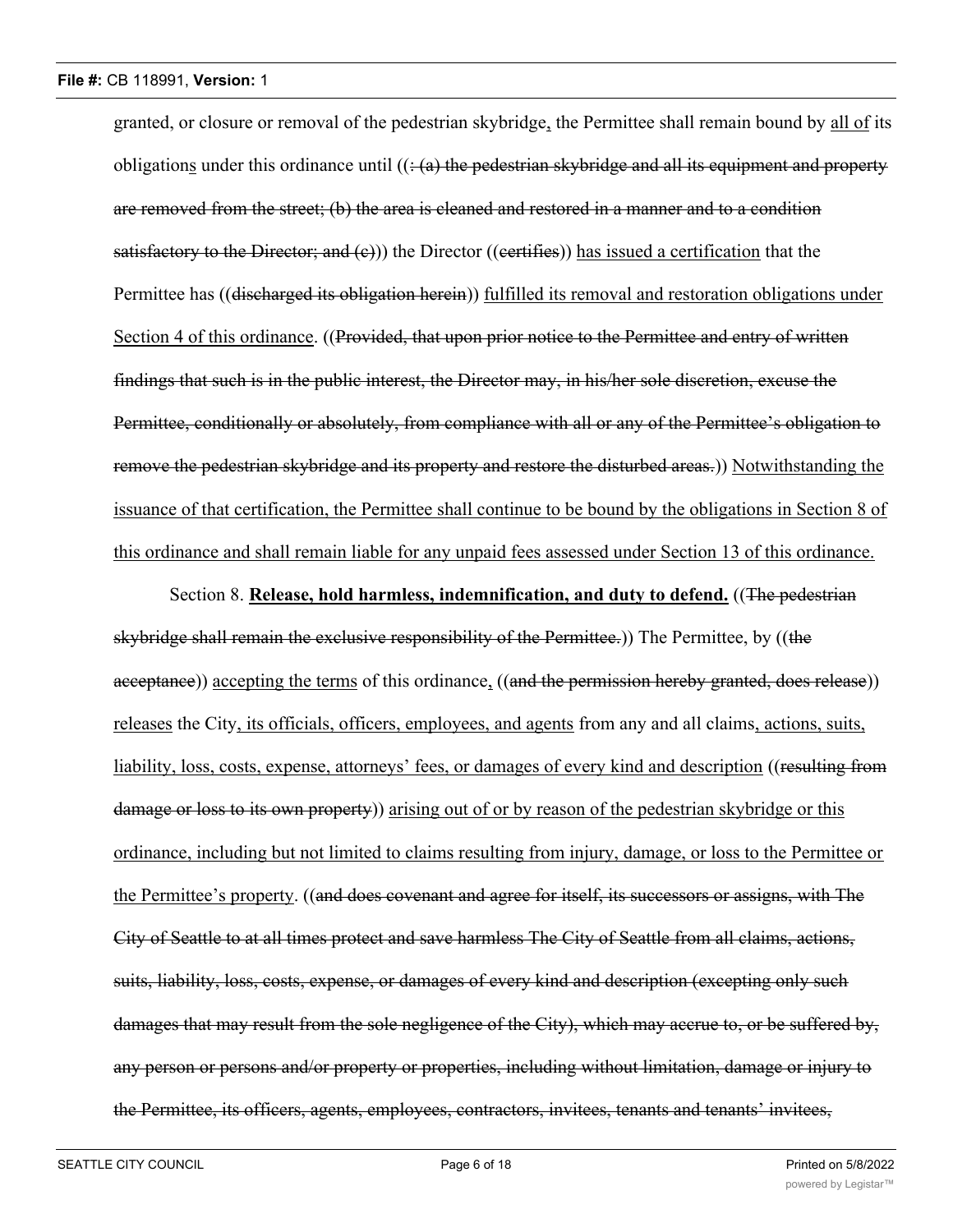licensees or their successors or assigns, by reason of the maintenance, operation or use of said City street, alley or portion thereof, or by reason of anything that has been done, or may at any time be done, by the Permittee, its successors or assigns, by reason of this ordinance, or by reason of the Permittee, its successors or assign, failing or refusing to strictly comply with each and every provision of this ordinance; and if such suit, action or claim shall be filed, instituted or begun against the City, the Permittee, its successors or assigns, shall, upon written notice thereof from the City, defend the same at its or their sole cost and expense, and in case judgement shall be rendered against the City in any suit or action, the Permittee, its successors or assigns, shall fully satisfy said judgement within 90 days after such action or suit shall have been finally determined, if determined adversely to the City.))

The Permittee agrees to at all times defend, indemnify, and hold harmless the City, its officials, officers, employees, and agents from and against all claims, actions, suits, liability, loss, costs, expense, attorneys' fees, or damages of every kind and description, excepting only damages that may result from the sole negligence of the City, that may accrue to, be asserted by, or be suffered by any person or property including, without limitation, damage, death, or injury to members of the public or to the Permittee's officers, agents, employees, contractors, invitees, tenants, tenants' invitees, licensees, or successors and assigns, arising out of or by reason of:

(a) The existence, condition, construction, reconstruction, modification, maintenance, operation, use, or removal of the pedestrian skybridge or any portion thereof, or the use, occupation, or restoration of the public place or any portion thereof by the Permittee or any other person or entity;

(b) Anything that has been done or may at any time be done by the Permittee by reason of this ordinance; or

(c) The Permittee failing or refusing to strictly comply with every provision of this ordinance; or arising out of or by reason of the pedestrian skybridge or this ordinance in any other way.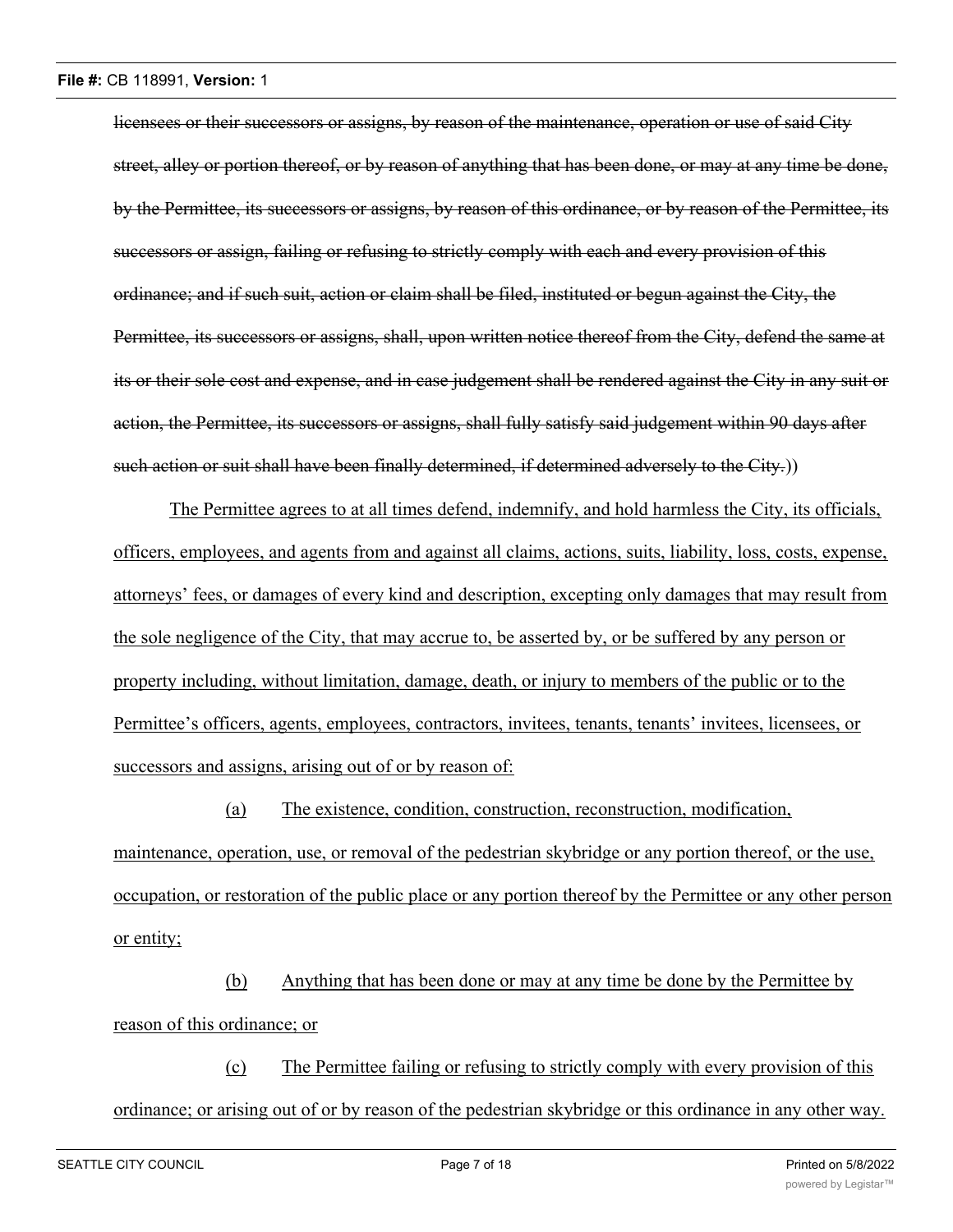#### **File #:** CB 118991, **Version:** 1

If any suit, action, or claim of the nature described above is filed, instituted, or begun against the City, the Permittee shall upon notice from the City defend the City, with counsel acceptable to the City, at the sole cost and expense of the Permittee, and if a judgment is rendered against the City in any suit or action, the Permittee shall fully satisfy the judgment within 90 days after the action or suit has been finally determined, if determined adversely to the City. If it is determined by a court of competent jurisdiction that Revised Code of Washington (RCW) 4.24.115 applies to this ordinance, then in the event claims or damages are caused by or result from the concurrent negligence of the City, its agents, contractors, or employees, and the Permittee, its agents, contractors, or employees, this indemnity provision shall be valid and enforceable only to the extent of the negligence of the Permittee or the Permittee's agents, contractors, or employees.

Section 9A. **((INSURANCE:))** Insurance. For as long as the Permittee ((, its successors and assigns, shall)) exercises any permission granted by this ordinance and until the ((skybridge is entirely removed from its location as described in Section 1 or until such discharge by order of the Director as provided in Section 7 of this ordinance)) Director has issued a certification that the Permittee has fulfilled its removal and restoration obligations under Section 4 of this ordinance, the Permittee shall obtain and maintain in full force and effect, at its own expense, insurance ((policies which fully)) and/or self-insurance that protects the Permittee and the City from ((any and all)) claims and risks of loss from perils that can be insured against under commercial general liability (CGL) insurance policies in conjunction with:

(a) Construction, reconstruction, modification, operation, maintenance, use, or existence, or removal of the pedestrian skybridge ((permitted by this ordinance and of)) or any ((and all portions of the skybridge)) portion thereof, as well as restoration of any disturbed areas of the public place in connection with removal of the pedestrian skybridge;

(b) The Permittee's activity upon or the use or occupation of the  $((\text{areas}))$  public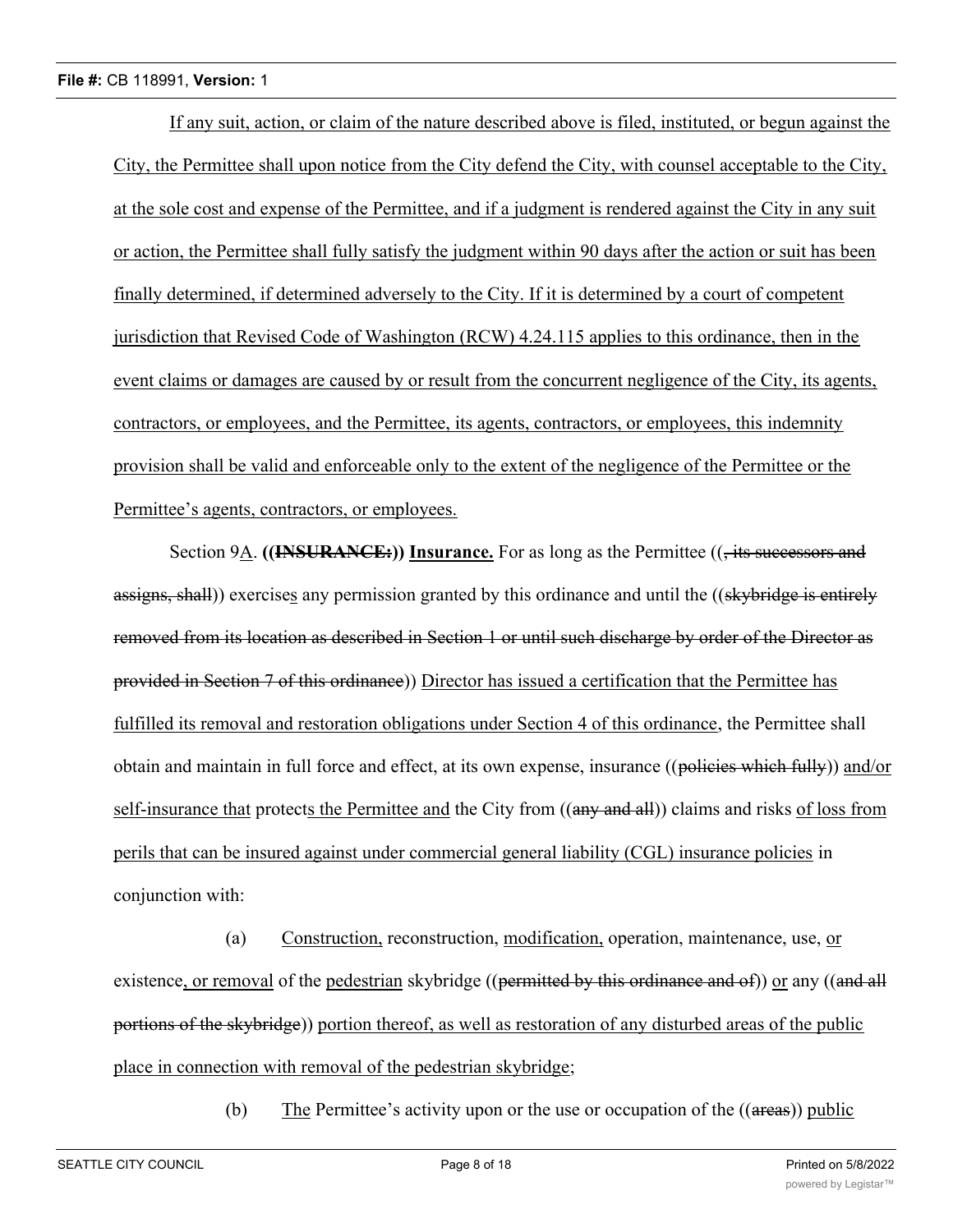place described in Section 1 of this ordinance  $((, as well as))$ ; and

(c)  $((any and all claims))$  Claims and risks in connection with  $((any activity))$ activities performed by the Permittee by virtue of the permission granted by this ordinance.

Minimum insurance requirements ((shall be)) are CGL insurance written on an occurrence form ((policy of comprehensive commercial general liability,)) at least as broad as the Insurance Services Office (ISO) CG 00 01. The City requires insurance coverage to be placed with ((a company)) an insurer admitted and licensed to conduct business in Washington State or with a surplus lines carrier pursuant to Chapter 48.15 RCW. If coverage is placed with any other insurer or is partially or wholly self-insured, such insurer(s) or self-insurance is subject to approval by the City's Risk Manager.

Minimum ((policy)) limits of liability shall be \$2,000,000 per occurrence; \$4,000,000 (( aggregate each period)) General Aggregate; \$2,000,000 Products/Completed Operations Aggregate, including Premises Operation; Personal/Advertising Injury; Contractual Liability. ((Coverage shall specifically name the pedestrian skybridge exposure. Coverage should add by endorsement the City of Seattle, its elected and appointed officers, officials, employees and agents as additional insured. Coverage shall contain a Separation of Insureds indicating essentially that "except with respect to the limits of insurance, and any rights or duties specifically assigned in this coverage part of the first name insured, this insurance applies to as if each named were the only named insured, and separately to each insured against whom claim is made or suit is brought". Evidence of current coverage shall be submitted to the City in form of a full policy with all endorsements attached thereto, and is a condition to the validity of this permit.)) Coverage shall include the "City of Seattle, its officers, officials, employees and agents" as additional insureds for primary and non-contributory limits of liability subject to a Separation of Insureds clause.

((Whenever in the judgement of the Mayor of the City of Seattle, such insurance filed pursuant to the provisions hereof shall be deemed insufficient to fully protect The City of Seattle, the Permittee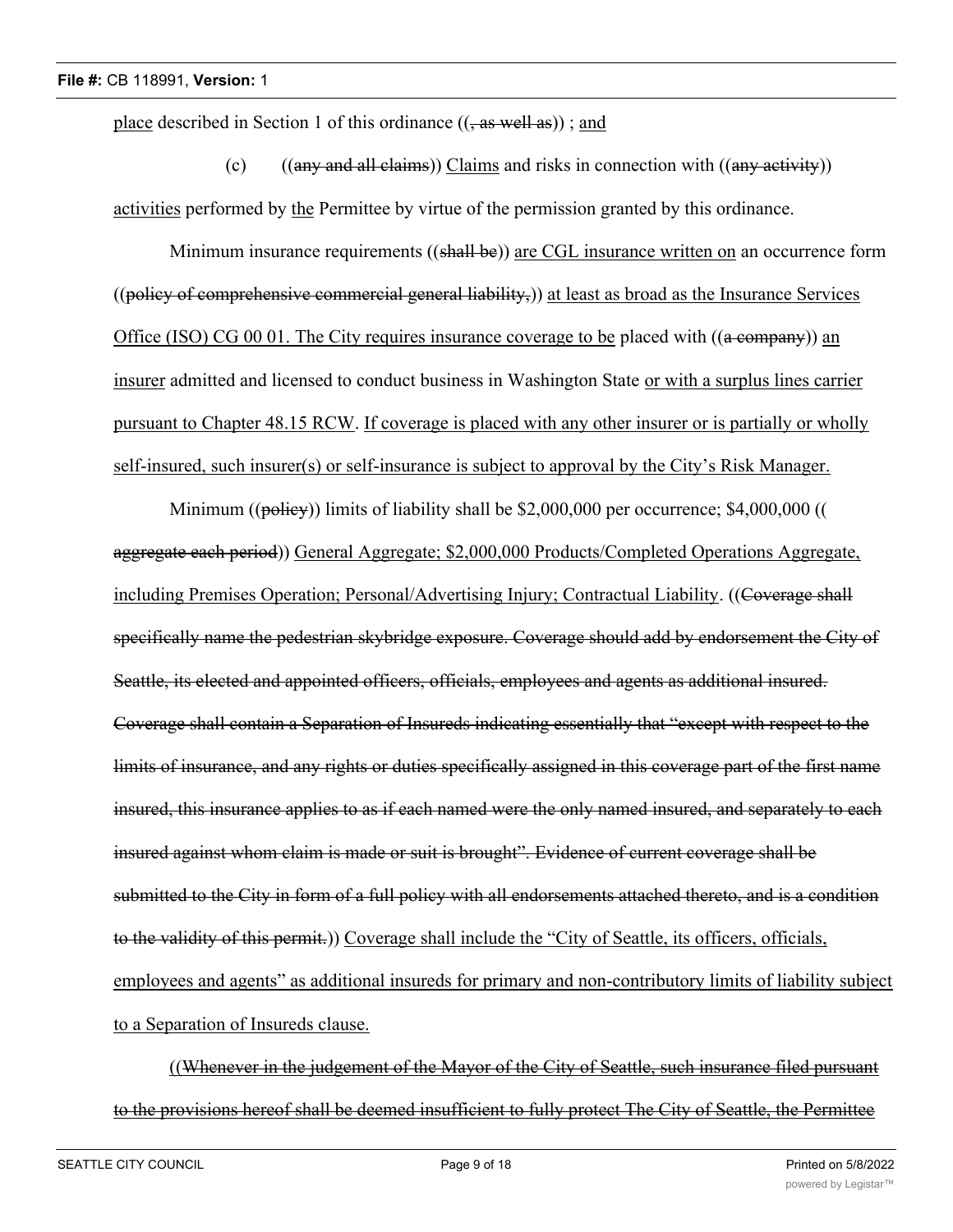shall, upon demand by the Mayor, furnish additional insurance in such amount as may be specified by the Mayor.))

Within 60 days after the effective date of this ordinance, the Permittee shall provide to the City, or cause to be provided, certification of insurance coverage including an actual copy of the blanket or designated additional insured policy provision per the ISO CG 20 12 endorsement or equivalent. The insurance coverage certification shall be delivered or sent to the Director or to the Department of Transportation (SDOT) at an address as the Director may specify in writing from time to time. The Permittee shall provide a certified complete copy of the insurance policy to the City promptly upon request.

If the Permittee is self-insured, a letter of certification from the Corporate Risk Manager may be submitted in lieu of the insurance coverage certification required by this ordinance, if approved in writing by the City's Risk Manager. The letter of certification must provide all information required by the City's Risk Manager and document, to the satisfaction of the City's Risk Manager, that selfinsurance equivalent to the insurance requirements of this ordinance is in force. After a self-insurance certification is approved, the City may from time to time subsequently require updated or additional information. The approved self-insured Permittee must provide 30 days' prior notice of any cancellation or material adverse financial condition of its self-insurance program. The City may at any time revoke approval of self-insurance and require the Permittee to obtain and maintain insurance as specified in this ordinance.

In the event that the Permittee assigns or transfers the permission granted by this ordinance, the Permittee shall maintain in effect the insurance required under this section until the Director has approved the assignment or transfer pursuant to Section 12 of this ordinance.

Section 9B. **Contractor insurance.** The Permittee shall contractually require that any and all of its contractors performing work on any premises contemplated by this permit name the "City of Seattle,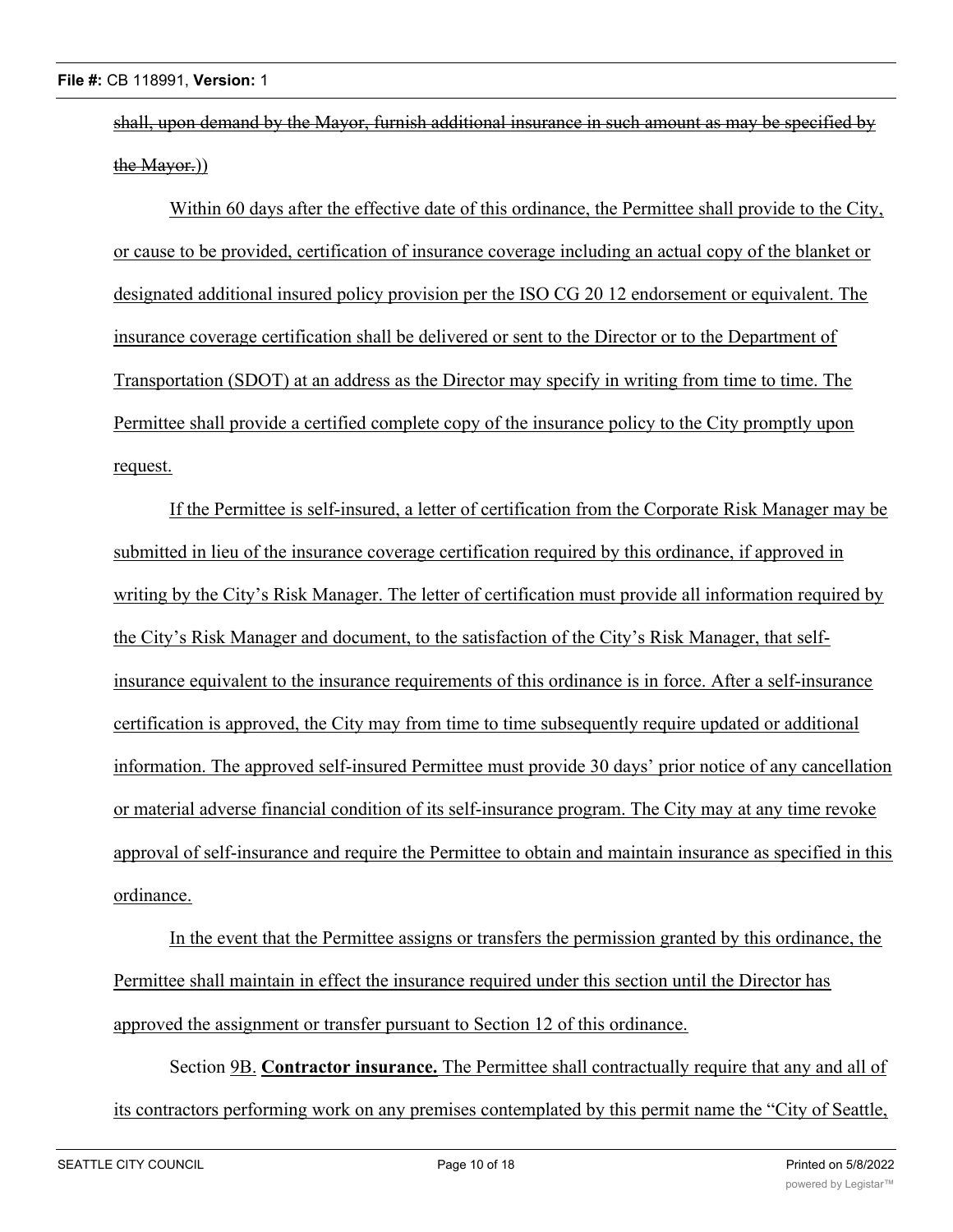its officers, officials, employees and agents" as additional insureds for primary and non-contributory limits of liability on all CGL, Automobile and Pollution liability insurance and/or self-insurance. The Permittee shall also include in all contract documents with its contractors a third-party beneficiary provision extending to the City construction indemnities and warranties granted to the Permittee.

Section 10. ((Bond:)) **Performance bond.** Within ((sixty (60))) 60 days after the effective date of this ordinance, the Permittee shall deliver to the Director ((of Engineering)) for filing with the City Clerk a ((good and)) sufficient bond executed by a surety company authorized and qualified to do business in the State of Washington that is: in the ((sum)) amount of ((Thirty Thousand Dollars (\$30,000))) \$30,000 ((executed by a surety company authorized and qualified to do business in the State of Washington)) and conditioned with a requirement that the Permittee ((will)) shall comply with ((each and)) every provision of this ordinance and with ((each and)) every order (( $\Theta$ f)) the Director (( $\rho$ ursuant thereto)) issues under this ordinance. ((; provided, that if the Mayor of the City of Seattle in his/her judgement shall deem any bond or bonds filed to be insufficient and demand a new or additional bond, the permittee shall furnish a new or additional bond in such amount as the Mayor may specify to be necessary to fully protect the City. Said bond shall remain in effect until such time as the skybridge is entirely removed from its location as described in Section 1, or until discharged by order of the Director of Engineering as provided in Section 7 of this ordinance.)) The Permittee shall ensure that the bond remains in effect until the Director has issued a certification that the Permittee has fulfilled its removal and restoration obligations under Section 4 of this ordinance. An irrevocable letter of credit approved by the Director in consultation with the City Attorney's Office may be substituted for the bond. In the event that the Permittee assigns or transfers the permission granted by this ordinance, the Permittee shall maintain in effect the bond or letter of credit required under this section until the Director has approved the assignment or transfer pursuant to Section 12 of this ordinance.

Section 11A. **Contractor insurance.** ((Virginia Mason Medical Center)) The Permittee shall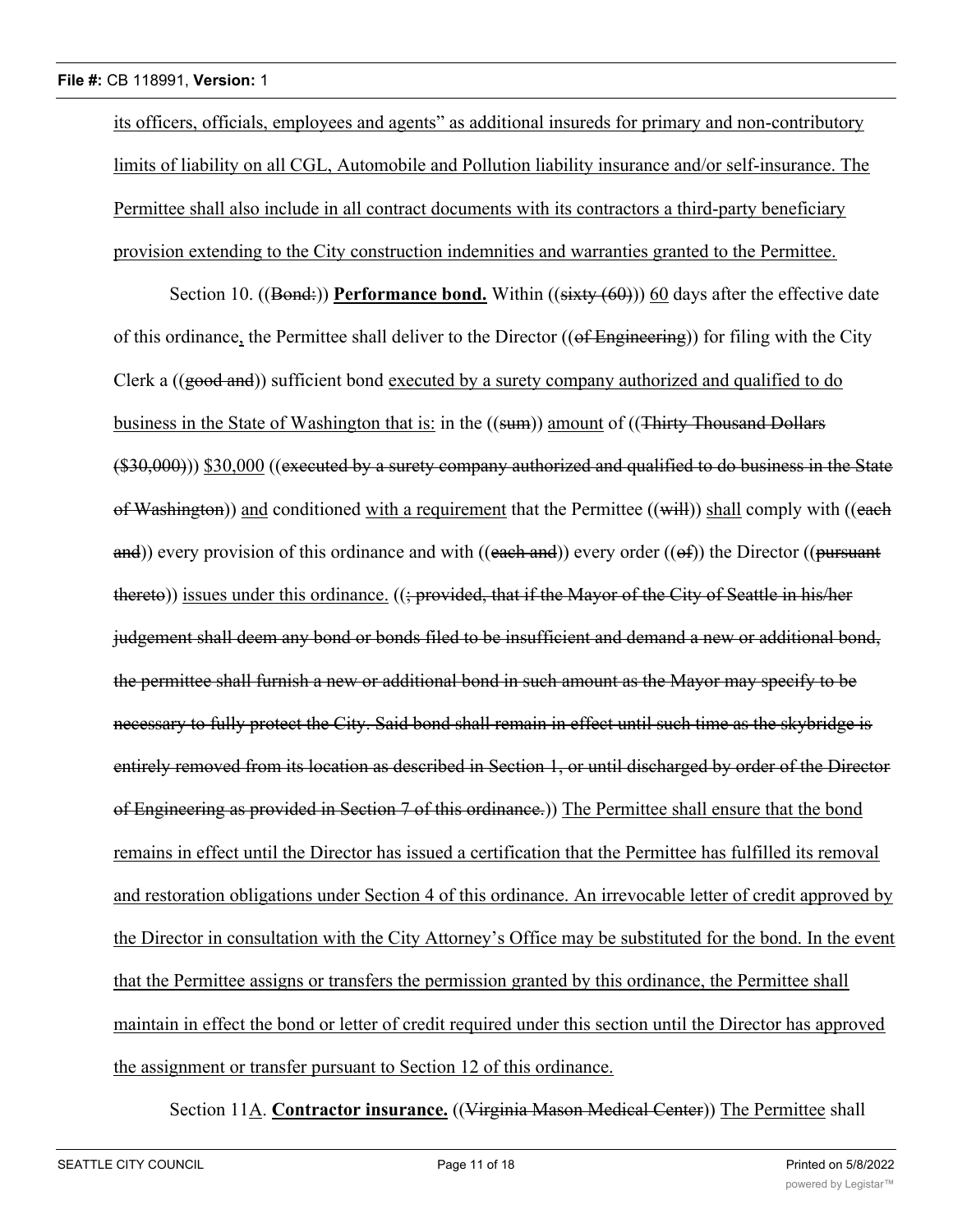contractually require that any and all of its contractors performing (( $\epsilon$ ) construction)) work on (( $\epsilon$ )) any premises  $((as))$  contemplated by this permit  $((\tau))$  name  $((the))$  "The City of Seattle, its officers, officials, employees and agents" as  $((an))$  additional insureds  $((on all policies of public liability insurance, and))$ for primary and non-contributory limits of liability on all CGL, Automobile and Pollution liability insurance and/or self-insurance. The Permittee shall also include in all contract documents with its contractors a third-party beneficiary provision extending to the City construction indemnities and warranties granted to ((Virginia Mason Medical Center)) the Permittee. ((to the City as well.))

Section 11B. **Adjustment of insurance and bond requirements.** The Director may adjust minimum liability insurance levels and surety bond requirements during the term of this permission. If the Director determines that an adjustment is necessary to fully protect the interests of the City, the Director shall notify the Permittee of the new requirements in writing. The Permittee shall, within 60 days of the date of the notice, provide proof of the adjusted insurance and surety bond levels to the Director.

Section 12. **Consent for and conditions of assignment or transfer.** The permission granted by this ordinance shall not be assignable or transferable by operation of law; nor shall the Permittee ((shall not)) assign, transfer, mortgage, pledge or encumber ((any privileges conferred by this ordinance without the consent of the City Council by resolution) the same without the Director's consent, which the Director shall not unreasonably refuse. ((If permission is granted, the assignee or transferee shall be bound by all of the term and conditions of this ordinance. The permission conferred by this ordinance shall be not assignable or transferable by operation of law.)) The Director may approve assignment or transfer of the permission granted by this ordinance to a successor entity only if the successor or assignee has accepted in writing all of the terms and conditions of the permission granted by this ordinance; has provided, at the time of the acceptance, the bond and certification of insurance coverage required under this ordinance; and has paid any fees due under Section 13 of this ordinance. Upon the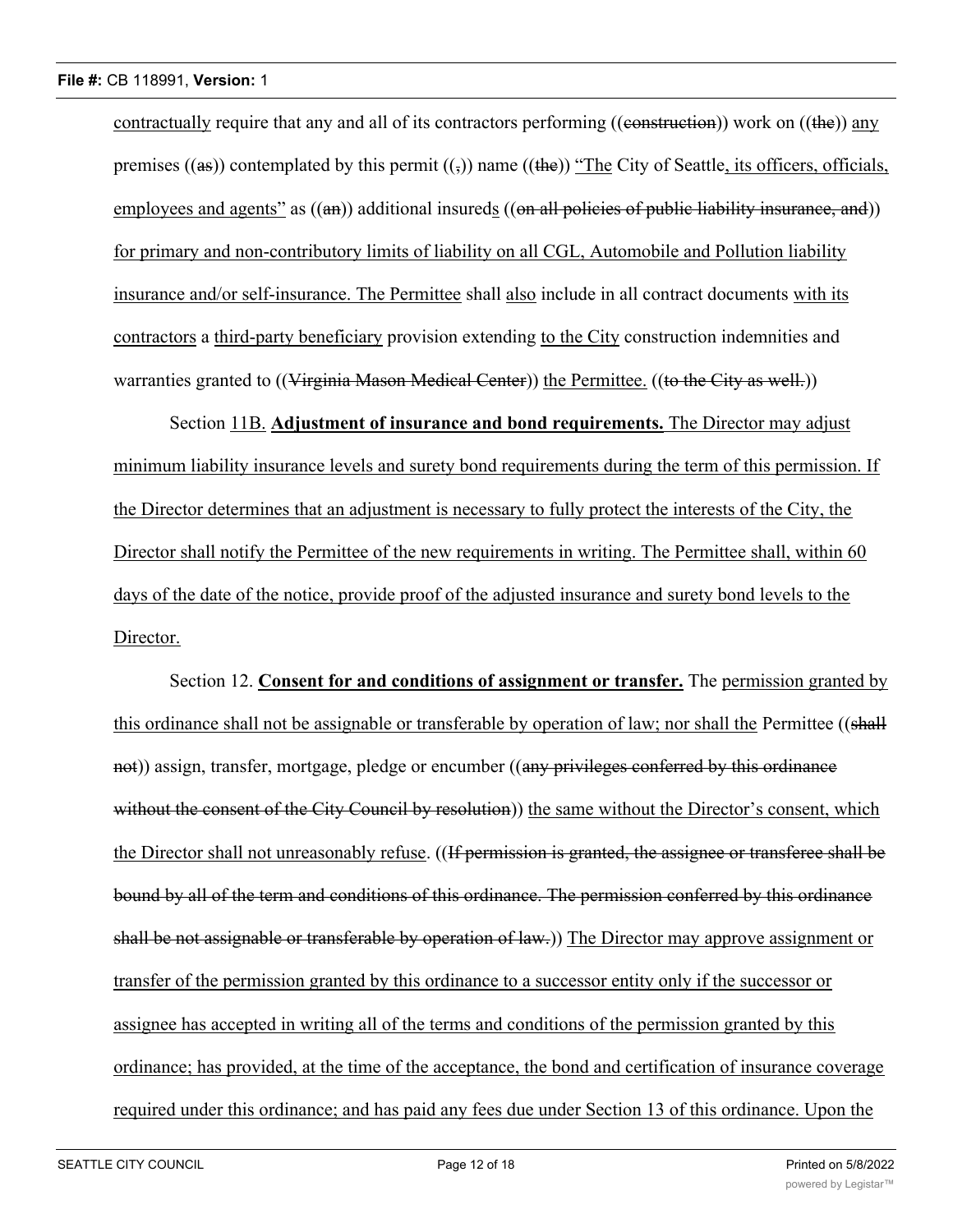Director's approval of an assignment or transfer, the rights and obligations conferred on the Permittee by this ordinance shall be conferred on the successors and assigns. Any person or entity seeking approval for an assignment or transfer of the permission granted by this ordinance shall provide the Director with a description of the current and anticipated use of the pedestrian skybridge.

Section 13A. **Inspection fees.** The Permittee ((, its successors and assigns,)) shall, as provided by SMC Chapter 15.76 or successor provision, pay  $((\omega))$  the City  $((\text{such}))$  the amounts  $((\text{as may be})$ justly chargeable)) charged by ((said)) the City ((as costs of inspection of said)) to inspect the pedestrian skybridge during ((repair or)) construction, reconstruction, repair, annual safety inspections, and at other times ((under the direction of the Director of Engineering and)) deemed necessary by the City. An inspection or approval of the pedestrian skybridge by the City shall not be construed as a representation, warranty, or assurance to the Permittee or any other person as to the safety, soundness, or condition of the pedestrian skybridge. Any failure by the City to require correction of any defect or condition shall not in any way limit the responsibility or liability of the Permittee.

Section 13B. **Inspection reports.** The Permittee shall submit to the Director, or to SDOT at an address specified by the Director, an inspection report that:

- (a) Describes the physical dimensions and condition of all load-bearing elements;
- (b) Describes any damages or possible repairs to any element of the pedestrian

skybridge;

- (c) Prioritizes all repairs and establishes a timeframe for making repairs; and
- (d) Is stamped by a professional structural engineer licensed in the State of

Washington.

A report meeting the foregoing requirements shall be submitted within 60 days after the effective date of this ordinance; subsequent reports shall be submitted every two years, within 30 days prior to the anniversary date of the last inspection report; provided that, in the event of a natural disaster or other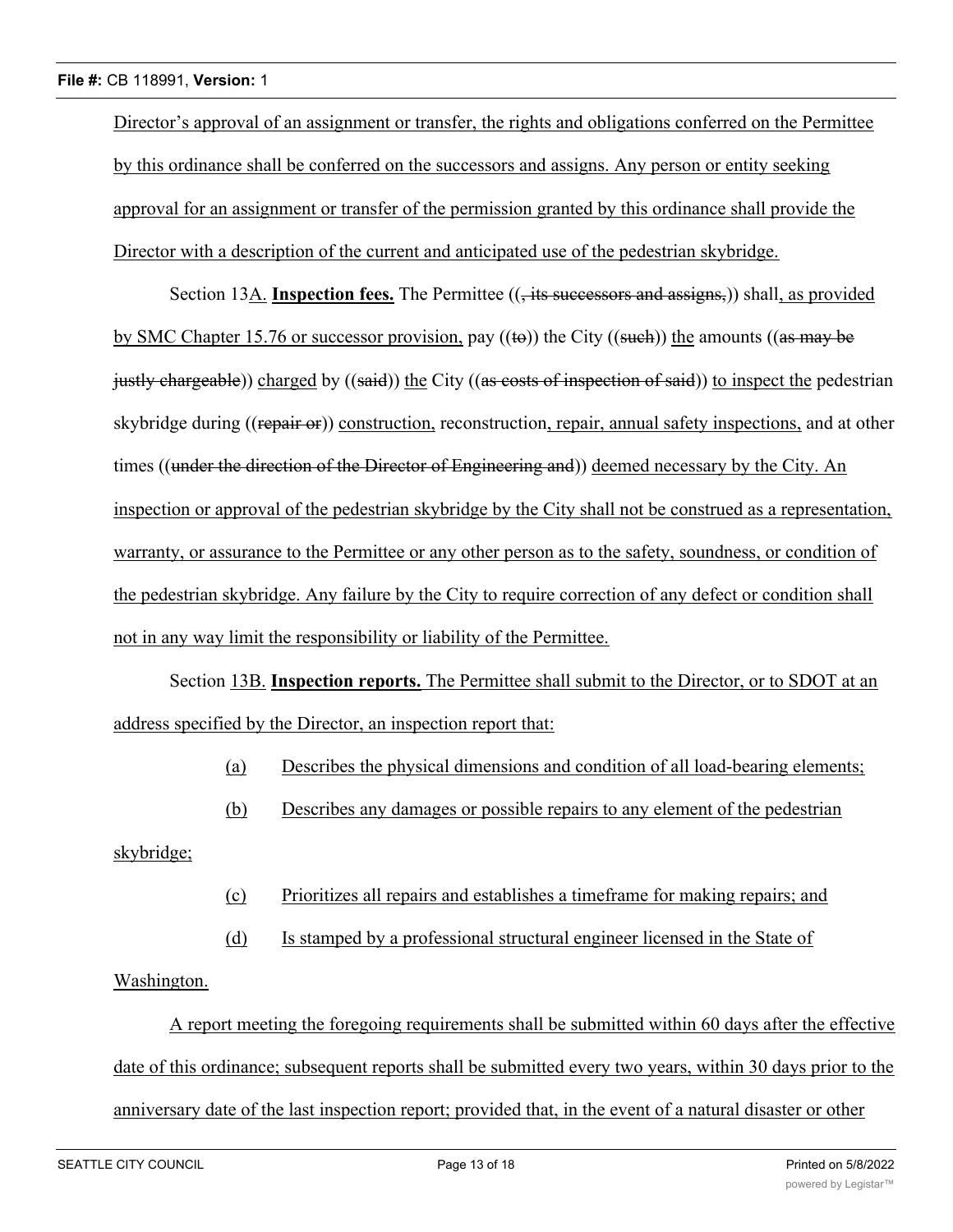event that may have damaged the pedestrian skybridge, the Director may require that additional reports be submitted by a date established by the Director. The Permittee has the duty of inspecting and maintaining the pedestrian skybridge. The responsibility to submit structural inspection reports periodically or as required by the Director does not waive or alter any of the Permittee's other obligations under this ordinance. The receipt of any reports by the Director shall not create any duties on the part of the Director. Any failure by the Director to require a report, or to require action after receipt of any report, shall not waive or limit the obligations of the Permittee.

Section 13C. **Annual fee.** Beginning on May 5, 2015, and annually thereafter, the Permittee shall promptly pay to the City, ((in advance)) upon statements or invoices ((rendered)) issued by the Director, ((of Engineering)) an annual fee of ((Two Thousand Four Hundred Twenty-Three Dollars (\$2,423.00) for the first five years of the permit)) \$10,890, or as adjusted annually thereafter, for the privileges granted by this ordinance. ((The fee will then be re-evaluated by the City Appraiser and a new annual fee will be established by resolution of the City Council for the next five years of the permit. All payments shall be made to the City Finance Director for credit of the General Fund.))

Adjustments to the annual fee shall be made in accordance with a term permit fee schedule adopted by the City Council and may be made every year. In the absence of a schedule, the Director may only increase or decrease the previous year's fee to reflect any inflationary changes so as to charge the fee in constant dollar terms. This adjustment will be calculated by adjusting the previous year's fee by the percentage change between the two most recent year-end values available for the Consumer Price Index for the Seattle-Tacoma-Bremerton Area, All Urban Consumers, All Products, Not Seasonally Adjusted. All payments shall be made to the City Finance Director for credit to the Transportation Operating Fund.

Section 14. ((Non-Discrimination:)) **Compliance with other laws.** ((The Permittee shall not discriminate against any employee or applicant for employment in connection with the design,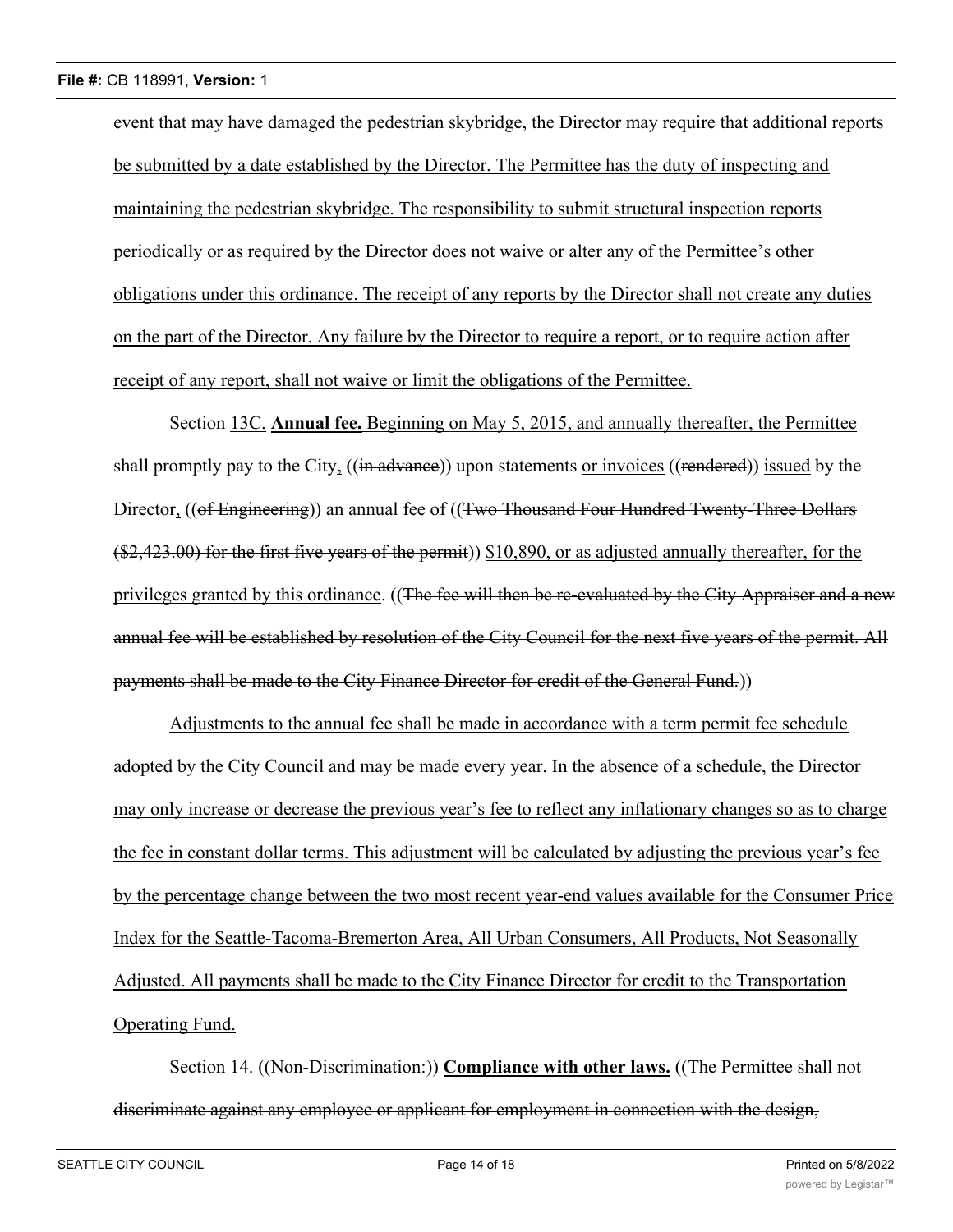architectural or structural engineering work or the repair, or maintenance of the pedestrian skybridge permitted to be erected pursuant to this ordinance, on the basis of race, religion, creed, color, sex, martial status, sexual orientation, political ideology, ancestry, age national origin, or the presence of any sensory, mental or physical handicap unless based on bona fide occupational qualification. The foregoing commitment shall be implemented as follows:

a. The Permittee will take affirmative action to ensure that applicants are employed and that employees are treated during employment without regard to their race, religion, creed, color, sex, national origin or the presence of any sensory, mental or physical handicap. Such action shall include, but not be limited to, the following: employment, upgrading, demotion or transfer, recruitment or recruitment advertising, layoff or termination, rates of pay or other forms of compensation and selection for training, including apprenticeship.

b. The Permittee shall post in conspicuous places available to such employees and applicants for such employment, notices setting forth the provisions of this non-discrimination clause.

c. The permittee shall furnish to the Director of Human Rights or a successor official, upon his or her request and on such forms as may be provided, a report of the affirmative action taken in implementing this provision and will permit reasonable access to its records for the purposes of determining compliance with this Section. If, upon investigation the Director of Human Rights finds probable cause to believe that the Permittee has failed to comply with any of the terms of this Section, the Permittee and the Street Use Appeals Board (Board) will be so notified in writing. The Board shall give the Permittee at least ten (10) days notice and a hearing thereon. If the Board finds that there has been a violation of this Section, the Board may suspend the permission conferred pending full compliance with the terms of this Section.

Failure to comply with any of the terms of this provision shall be a material violation of this ordinance.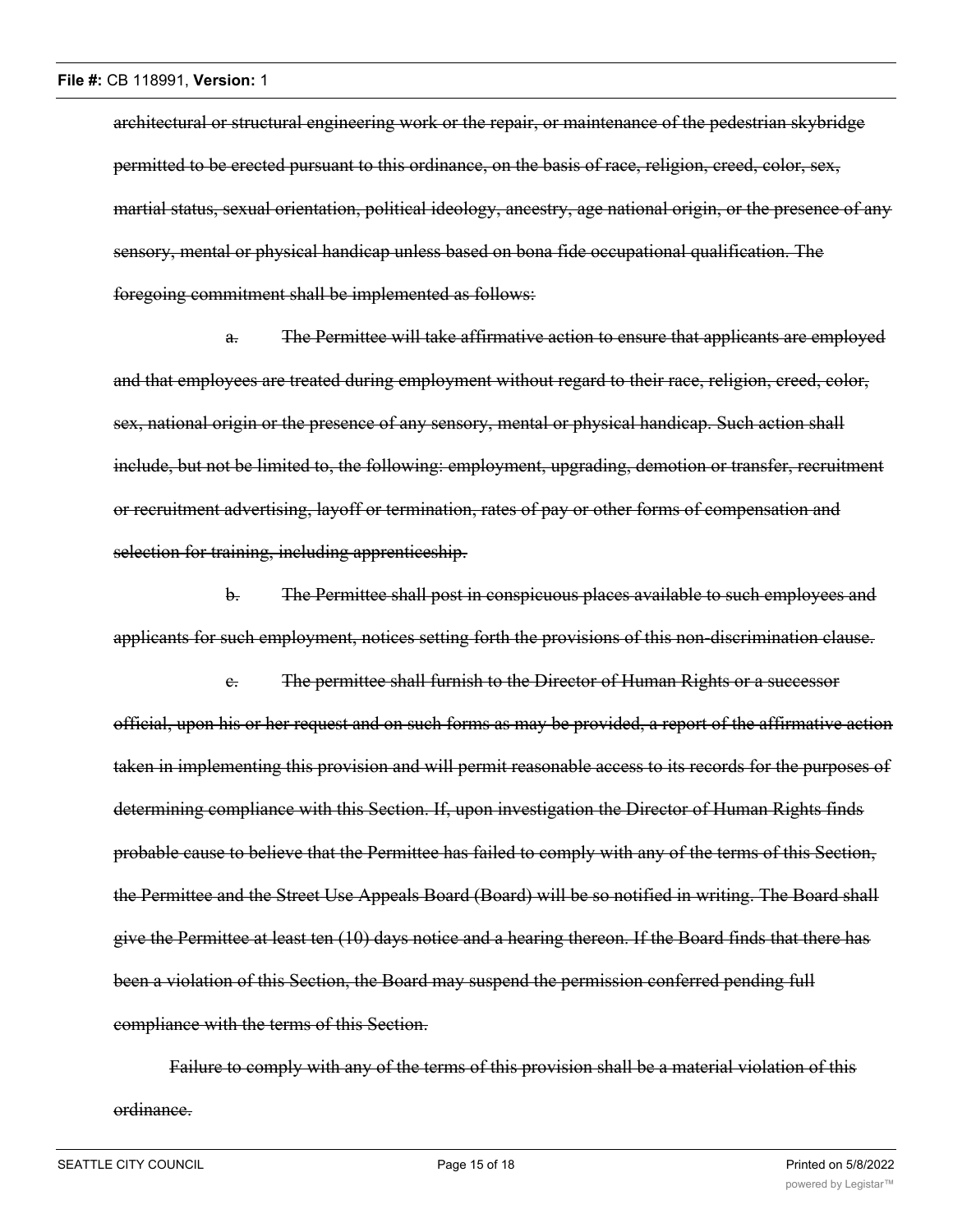The foregoing paragraphs shall be inserted in any subcontracts for work undertaken pursuant to this ordinance in connection with the design, architectural or structural engineering work or the repair, or maintenance of the pedestrian skybridge permitted to be maintained hereunder, unless the Director of Human Rights authorizes the use of another equality of employment opportunity provision.))

Permittee shall construct, maintain, and operate the pedestrian skybridge in compliance with all applicable federal, state, County, and City laws and regulations. Without limitation, in all matters pertaining to the pedestrian skybridge, the Permittee shall comply with the City's laws prohibiting discrimination in employment and contracting including Seattle's Fair Employment Practices Ordinance, SMC Chapter 14.04, and Fair Contracting Practices Code, SMC Chapter 14.10 (or successor provisions).

Section 15. **Acceptance of terms and conditions.** ((<del>:</del>)) The Permittee shall deliver to the Director its written signed acceptance of the ((permission conferred by this ordinance and its terms and conditions to the Director of Engineering)) terms of this ordinance within  $((s, x, y, \theta))$  60 days after the effective date of this ordinance. The ((acceptance shall be filed)) Director shall file the written acceptance with the City Clerk. If no such acceptance is received ((by then)) within that 60-day period, the privileges (( $\beta$ rovided)) conferred by this ordinance shall be deemed declined or abandoned ( $\beta$ ) and the permission ((extended, contingent upon its acceptance,)) granted deemed lapsed and forfeited, and the Permittee shall, at its own expense, remove the pedestrian skybridge and all of the Permittee's equipment and property and replace and restore all portions of the public place as provided in Section 4 of this ordinance.

Section 16. **Obligations run with the Property.** The obligations and conditions imposed on the Permittee by and through this ordinance are covenants that run with the land and bind subsequent owners of the property adjacent to the pedestrian skybridge and legally described in Section 1 of this ordinance (the "Property"), regardless of whether the Director has approved assignment or transfer of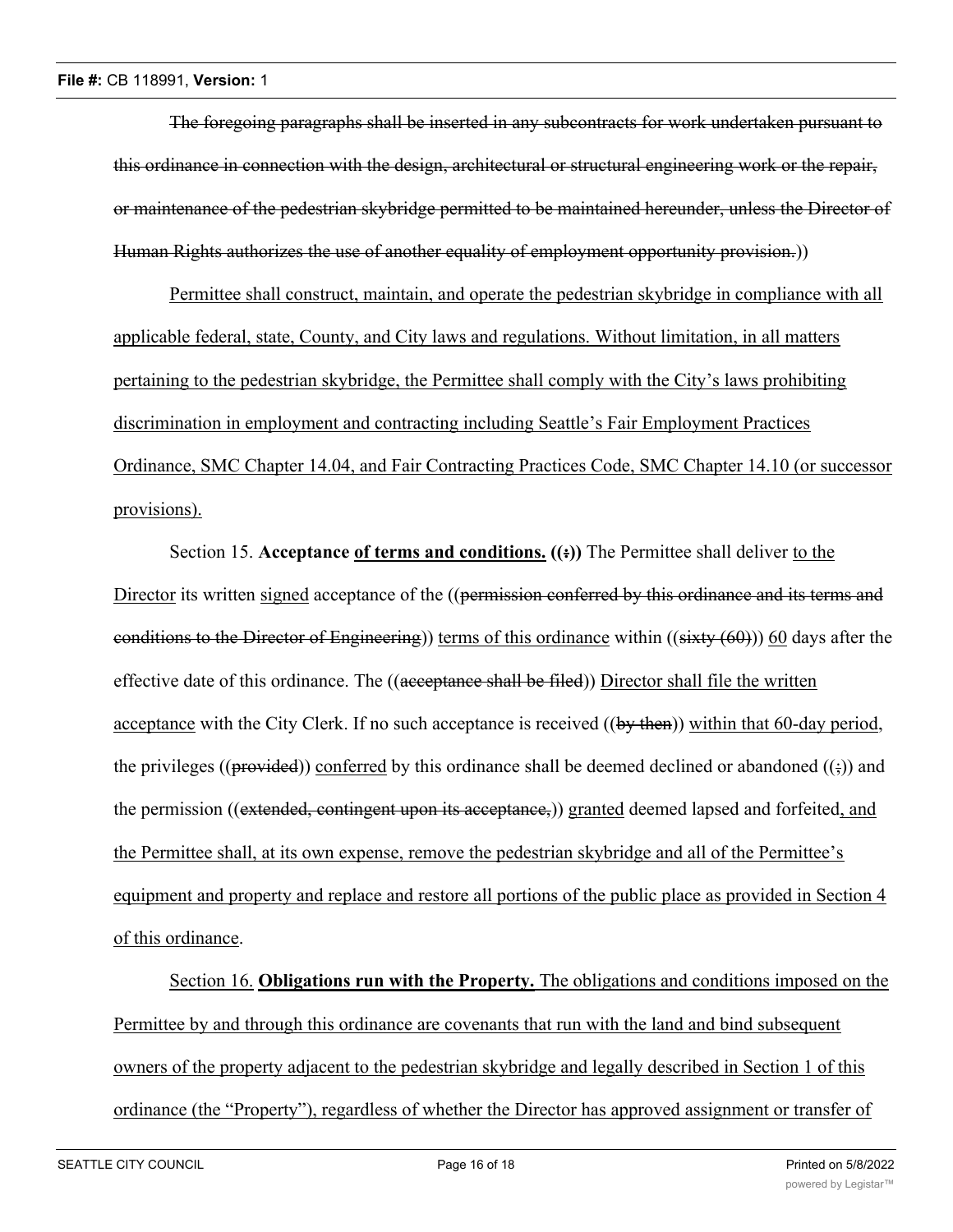the permission granted herein to such subsequent owner(s). At the request of the Director, Permittee shall provide to the Director a current title report showing the identity of all owner(s) of the Property and all encumbrances on the Property. The Permittee shall, within 60 days of the effective date of this ordinance, and prior to conveying any interest in the Property, deliver to the Director upon a form to be supplied by the Director, a covenant agreement imposing the obligations and conditions set forth in this ordinance, signed and acknowledged by the Permittee and any other owner(s) of the Property and recorded with the King County Recorder's Office. The Director shall file the recorded covenant agreement with the City Clerk. The covenant agreement shall reference this ordinance by its ordinance number. At the request of the Director, Permittee shall cause encumbrances on the Property to be subordinated to the covenant agreement.

Section  $((16))$  17. This ordinance shall take effect and be in force thirty (30) days from and after its passage and approval, if approved by the Mayor; otherwise it shall take effect at the time it shall become a law under the provisions of the City Charter.

Section 3. **Section titles.** Section titles are for convenient reference only and do not modify or limit the text of a section.

Section 4. **Ratify and confirm.** Any act consistent with the authority of this ordinance taken after its passage and prior to its effective date is ratified and confirmed.

Section 5. This ordinance shall take effect and be in force 30 days after its approval by the Mayor, but if not approved and returned by the Mayor within ten days after presentation, it shall take effect as provided by Seattle Municipal Code Section 1.04.020.

Passed by the City Council the \_\_\_\_\_\_ day of \_\_\_\_\_\_\_\_\_\_\_\_\_\_\_\_\_\_\_\_\_\_\_\_, 2017, and signed by me in open session in authentication of its passage this \_\_\_\_\_ day of \_\_\_\_\_\_\_\_\_\_\_\_\_\_\_\_\_\_\_\_\_\_\_\_\_, 2017.